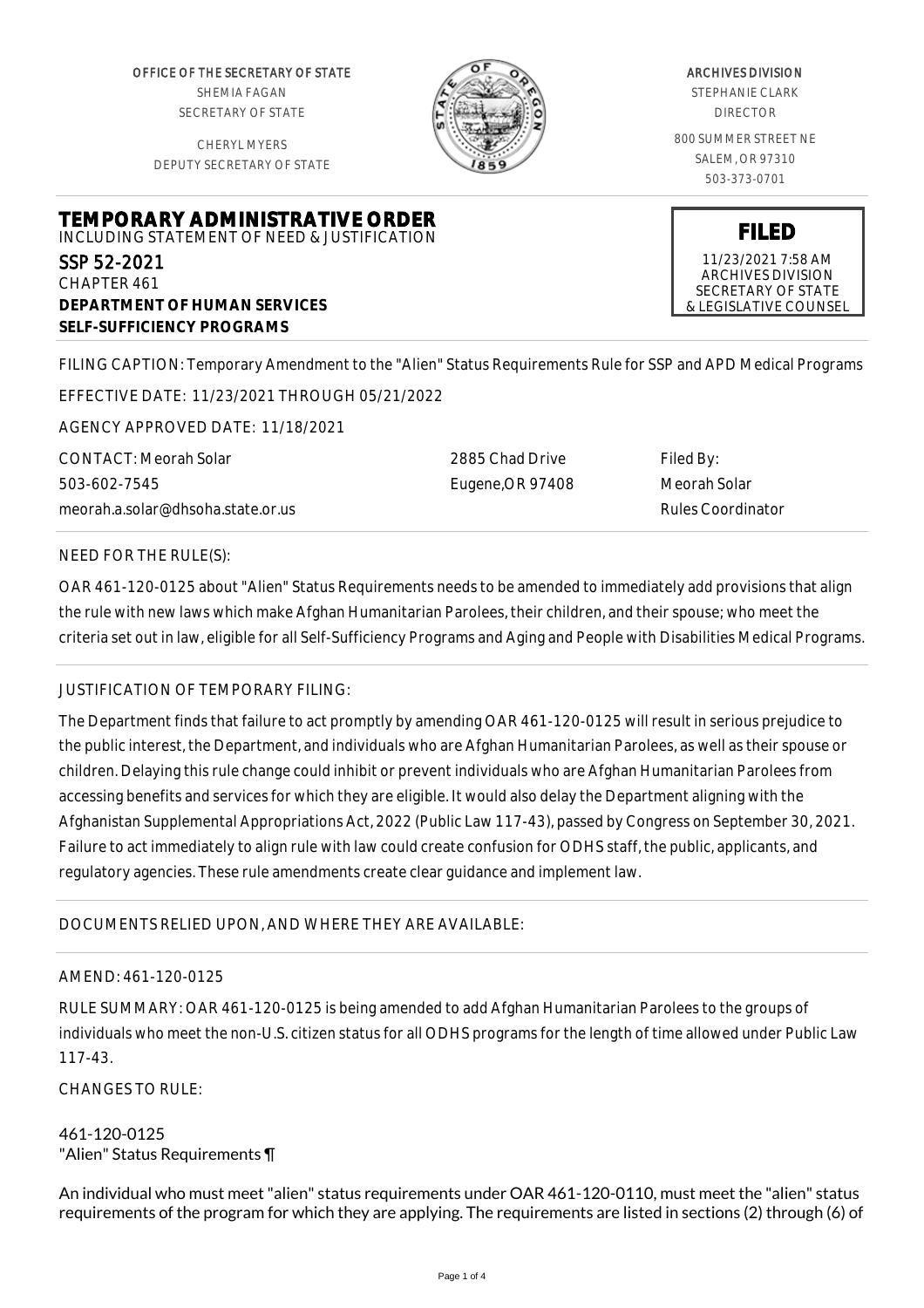this rule.¶

(1) For purposes of this chapter of rules,¶

(a) In all programs, an individual is a "qualified non-citizen" if the individual is any of the following:¶

(A) An individual who is lawfully admitted for permanent residence under the Immigration and Nationality Act (INA) (8 U.S.C. 1101 et seq). ¶

(B) An Iraqi or Afghan individual granted special immigrant visa status (SIV) under section 101(a)(27) of the INA. These individuals are lawfully admitted for permanent residence under the INA.¶

(C) An individual who is an "Amerasian" who is granted immigration status under section 584 of Public Law 100- 202; the Foreign Operations, Export Financing, and Related Program Appropriations Act of 1988; as amended by Public Law 100-461. These individuals are lawfully admitted for permanent residence under the INA.¶

(D) An individual who is admitted to the United States as a refugee under section 207 of the INA (8 U.S.C. 1157).¶ (E) An individual who is granted asylum under section 208 of the INA (8 U.S.C. 1158).¶

(F) An individual who is a "Cuban or Haitian entrant" (as defined in section 501(3) of the Refugee Education Assistance Act of 1980).¶

(G) An individual who is a "victim of a severe form of trafficking in persons" certified under the Victims of Trafficking and Violence Protection Act of 2000 (22 U.S.C. 7101 to 7112).¶

(H) An individual who is a family member of a victim of a severe form of trafficking in persons who holds a visa for family members authorized by the Trafficking Victims Protection Reauthorization Act of 2003 (22 U.S.C. 7101 to 7112).¶

(I) An individual whose deportation is being withheld under section 243(h) of the INA (8 U.S.C. 1253(h)) (as in effect immediately before April 1, 1997) or section 241(b)(3) of the INA (8 U.S.C. 1231(b)(3)) (as amended by section 305(a) of division C of the Omnibus Consolidated Appropriations Act of 1997, Pub. L. No. 104-208, 110 Stat. 3009-597 (1996)).¶

(J) An individual who is paroled into the United States under section 212(d)(5) of the INA (8 U.S.C. 1182(d)(5)) for a period of at least one year.¶

(K) An individual who is granted conditional entry pursuant to section 203(a)(7) of the INA (8 U.S.C. 1153(a)(7)) as in effect prior to April 1, 1980.¶

(L) An individual who is a battered spouse or dependent child who meets the requirements of 8 U.S.C. 1641(c), as determined by the U.S. Citizenship and Immigration Services (USCIS).¶

(b) In the OSIPM and QMB programs, in addition to subsection (a) of this section, an individual is a "qualified noncitizen" if the individual is from the Federated States of Micronesia, the Republic of the Marshall Islands, and the Republic of Palau who lawfully reside in the United States in accordance with the Compacts of Free Association. The provisions in this subsection are retroactively effective December 28, 2020.¶

(2) In all programs except the REF and REFM programs, an individual meets the "alien" status requirements if the individual is one of the following:¶

(a) An individual who is an "American Indian" born in Canada to whom the provisions of section 289 of the INA (8 U.S.C. 1359) apply.¶

(b) A member of an "Indian tribe," as defined in section 4(e) of the Indian Self-Determination and Education Act (25 U.S.C. 450b(e)).¶

(c) A qualified non-citizen (see section (1) of this rule) who is any of the following:¶

(A) A veteran of the United States Armed Forces who was honorably discharged for reasons other than "alien" status and who fulfilled the minimum active-duty service requirements described in 38 U.S.C. 5303A(d).¶

(B) A member of the United States Armed Forces on active duty (other than active duty for training).¶

(C) The spouse, the un-remarried surviving spouse, or an unmarried dependent child, of an individual described in paragraphs (A) or (B) of this subsection.¶

(3) In the ERDC, TA-DVS, and TANF programs, an individual meets the "alien" status requirements if the individual is one of the following:¶

(a) An individual who is a qualified non-citizen (see subsection (1)(a) of this rule).¶

(b) An individual who is a non-US citizen who is currently a victim of domestic violence or who is at risk of becoming a victim of domestic violence.¶

(c) Effective October 1, 2021 until March 31, 2023, or through the end of their parole, whichever is later:¶ (A) An individual who is a citizen or national of Afghanistan paroled into the U.S. between July 31, 2021 through September 30, 2022.¶

(B) An unmarried child under the age of 21 or spouse of an individual listed in paragraph (A) of this subsection.¶ (4) In the OSIPM and QMB programs an individual meets the "alien" status requirements if the individual meets any of the following:¶

(a) The individual has been granted a USCIS status listed under paragraphs (1)(a)(B) through (1)(a)(I) or paragraph (1)(b) of this rule.¶

(b) Effective October 1, 2009, the individual is a qualified non-citizen and is under 19 years of age.¶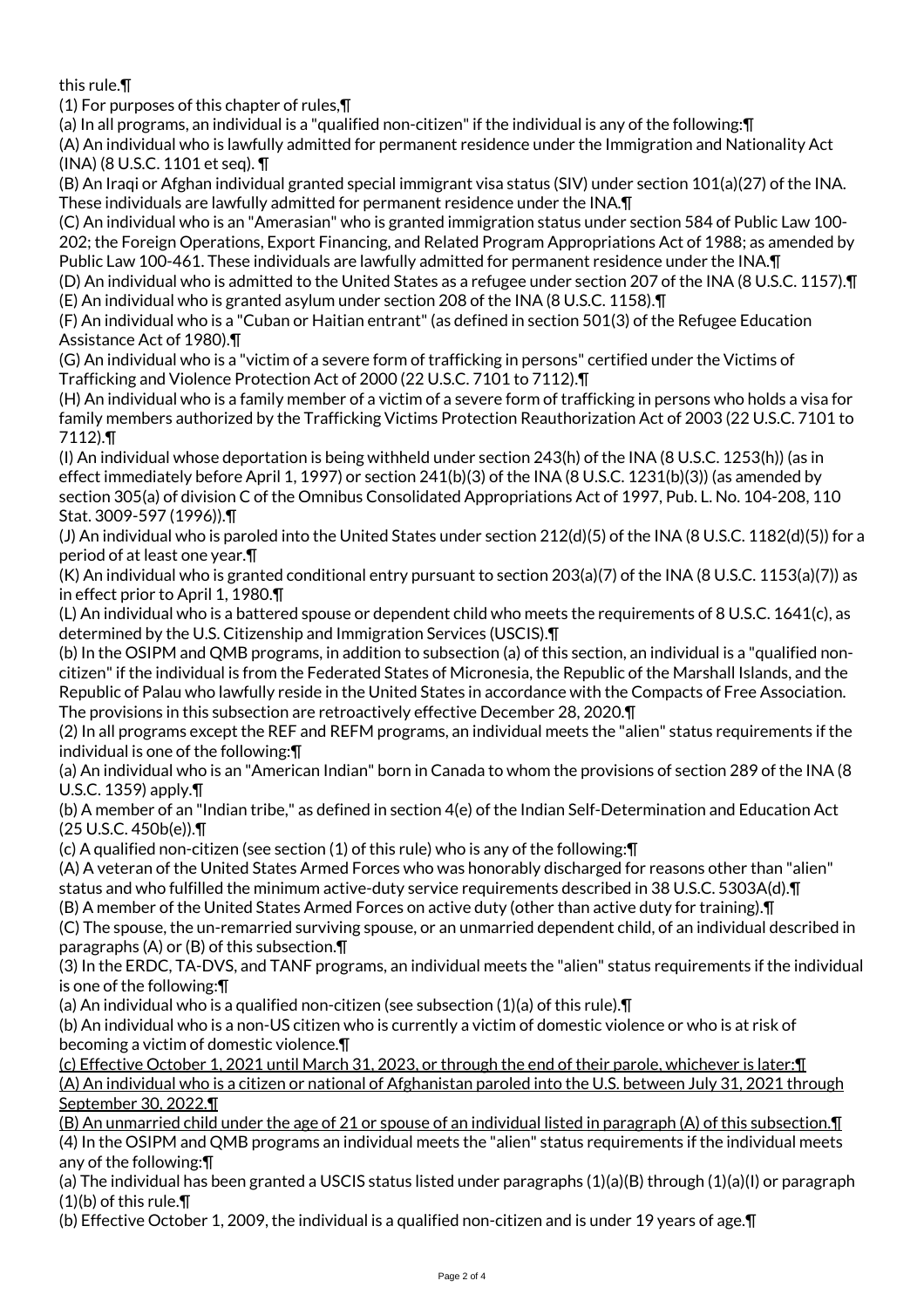(c) The individual was a qualified non-citizen before August 22, 1996.¶

(d) The individual has been granted a USCIS status listed under paragraphs (1)(a)(A), and (1)(a)(J) through (1)(a)(L) and meets one of the following:¶

(A) Physically entered the United States or was granted the USCIS status on or after August 22, 1996; and has been in the U.S. for five years beginning on the date the USCIS status was granted.¶

(B) Physically entered the United States before August 22, 1996 and was continuously present in the United States between August 22, 1996, and the date the USCIS status was granted. An individual is not continuously present in the United States if the individual is absent from the United States for more than 30 consecutive days or a total of more than 90 days between August 22, 1996 and the date the USCIS status was granted.¶ (e) The individual is under the age of 19 and is one of the following:¶

(A) An individual described in 8 CFR section 103.12(a)(4) who belongs to one of the following classes of non-US citizens permitted to remain in the United States because the Attorney General has decided for humanitarian or other public policy reasons not to initiate deportation or exclusion proceedings or enforce departure:¶ (i) An individual currently in temporary resident status pursuant to section 210 or 245A of the INA (8 USC 1160 and 1255a);¶

(ii) An individual currently under Temporary Protected Status (TPS) pursuant to section 244 of the INA (8 USC 1229b);¶

(iii) An individual who is a "Cuban or Haitian entrant," as defined in section 202(b) Pub. L. 99-603 (8 USC 1255a), as amended;¶

(iv) Family Unity beneficiaries pursuant to section 301 of Pub. L. 101-649 (8 USC 1255a), as amended;¶ (v) An individual currently under Deferred Enforced Departure (DED) pursuant to a decision made by the President;¶

(vi) An individual currently in deferred action status pursuant to Department of Homeland Security Operating Instruction OI 242.1(a)(22); or¶

(vii) An individual who is the spouse or child of a United States citizen whose visa petition has been approved and who has a pending application for adjustment of status. The

(B) An individual in non-immigrant classifications under the INA who is permitted to remain in the U.S. for an indefinite period, including those individuals as specified in section 101(a)(15) of the INA (8 USC 1101).¶ (f) In the OSIPM program, is receiving SSI benefits.¶

(g) In the QMB program, is receiving SSI and Medicare Part A benefits.¶

(h) Effective July 31, 2021 until March 31, 2023, or through the end of their parole, whichever is later:¶ (A) An individual who is a citizen or national of Afghanistan paroled into the U.S. between July 31, 2021 through September 30, 2022.¶

(B) An unmarried child under the age of 21 or spouse of an individual listed in paragraph (A) of this subsection.¶ (5) In the REF and REFM programs, an individual meets the "alien" status requirements if the individual is admitted lawfully under any of the following provisions of law:¶

(a) The individual has been granted a USCIS status listed under paragraphs  $(1)(a)(B)$  through  $(1)(a)(H)$ , or $\P$ (b) The individual has been paroled as a refugee or asylee under section 212(d)(5) of the Immigration and Nationality Act (INA) (8 USC 1182(d)(5)).¶

(c) Effective October 1, 2021 until March 31, 2023, or through the end of their parole, whichever is later:¶ (A) An individual who is a citizen or national of Afghanistan paroled into the U.S. between July 31, 2021 through September 30, 2022.¶

(B) An unmarried child under the age of 21 or spouse of an individual listed in paragraph (A) of this subsection.¶ (6) In the SNAP program,¶

(a) An individual meets the "alien" status requirements if the individual:¶

(A) Has been granted a USCIS status listed under paragraphs  $(1)(a)(B)$  through  $(1)(a)(I)$  of this rule. If

(B) Has been granted a qualified non-citizen USCIS status and is under age 18.¶

(C) Has been granted a qualified non-citizen USCIS status and has a disability (see OAR 461-001-0015).¶

(D) Was born on or before August 22, 1931, and on August 22, 1996, was lawfully residing in the United States.¶ (E) Was a member of a Hmong or Highland Laotian Tribe at the time that the Tribe rendered assistance to United States personnel by taking part in a military or rescue operation during the Vietnam era (as defined in 38 U.S.C. 101), and is a non-US citizen who is lawfully residing in the United States.¶

(F) Is a spouse, the un-remarried surviving spouse, or an unmarried dependent child, of an individual described in paragraph (E) of this subsection.¶

(b) An individual meets the "alien" status requirements when the individual has been granted a USCIS status listed under paragraph (1)(a)(A) or paragraphs (1)(a)(J) through (1)(a)(L) of this rule, and has completed one of the following:¶

(A) The individual has been residing in the United States for at least five years while a qualified non-citizen.¶

(B) The individual has worked 40 qualifying quarters of coverage as defined under title II of the Social Security Act,